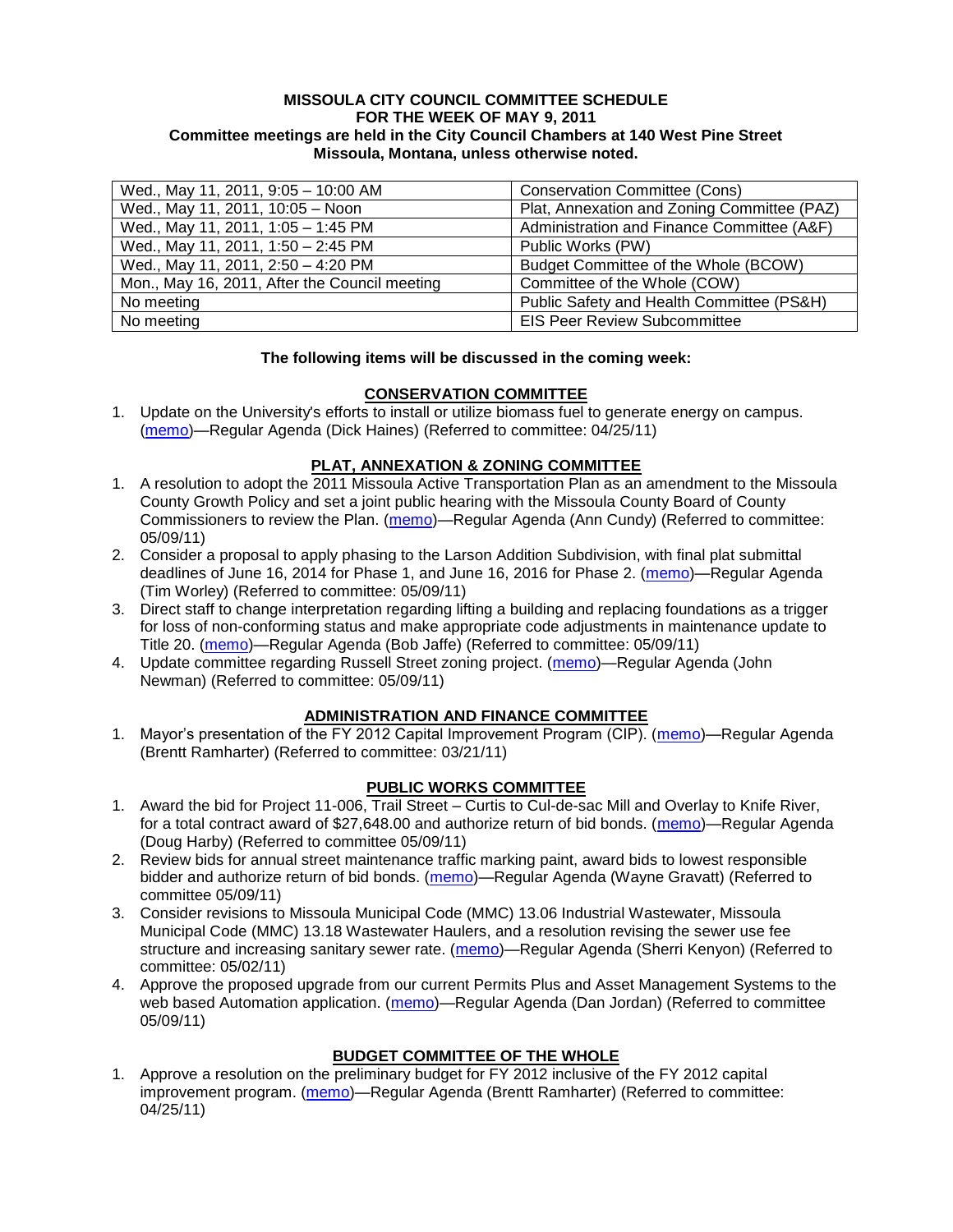2. An ordinance on the proposed city fee increases in the engineering, business licensing, fire inspections and planning divisions of the city. [\(memo\)](http://www.ci.missoula.mt.us/DocumentView.aspx?DID=6262)—Regular Agenda (Brentt Ramharter) (Referred to committee: 04/25/11)

# **COMMITTEE OF THE WHOLE**

- 1. Mayor's Update Ongoing in Committee. (Mayor Engen)
- 2. Updates from Council representatives on the Health Board, Community Forum, Transportation Policy Coordinating Committee, other boards and commissions as necessary. – (Ongoing in Committee)

# \*\*\*\*\*\*\*\*\*\*\*\*\*\*\*\*\*\*\*\*\*\*\*\*\*\*\*\*\*\*\*\*\*\*\*\*\*\*

#### **The following items have been referred to City Council committees, but the committees will not discuss them in the coming week:**

## **PUBLIC SAFETY AND HEALTH COMMITTEE**

- 1. Police Department Update Ongoing in Committee. (Mark Muir)
- 2. Fire Department Update Ongoing in Committee (Mike Painter)
- 3. Health Department Update Ongoing in Committee. (Ellen Leahy)
- 4. An [ordinance](ftp://ftp.ci.missoula.mt.us/Packets/Council/2008/2008-12-15/2008CatOrdinanceAmendment%5B1%5D.pdf) amending Missoula Municipal Code Chapter 6.09 entitled "Missoula Cat Ordinance" section 6.09.010 through 6.09.090 to amend definitions, to limit the number of cats over the age of four months that a person, family, or household can harbor, keep, or maintain to five and to enact other general amendments. [\(PS&H\)](ftp://ftp.ci.missoula.mt.us/Packets/Council/2008/2008-12-15/081210psh.pdf) (Returned from Council floor: 01/12/09)
- 5. An [ordinance](ftp://ftp.ci.missoula.mt.us/Packets/Council/2008/2008-12-15/DogOrdinance--PSHrevisions.pdf) amending Missoula Municipal Code Title 6 entitled "Animals" generally amending Chapter 6.04 entitled "Animals Running at Large" and Chapter 6.08 entitled "Dogs and Pet Shops," increasing the fee when an animal is impounded and establishing a fee for a boarding kennel license. [\(PS&H\)](ftp://ftp.ci.missoula.mt.us/Packets/Council/2008/2008-12-15/081210psh.pdf) (Returned from Council floor: 01/12/09)
- 6. Review implementation of the Missoula Outdoor Lighting Ordinance [\(memo\)](http://www.ci.missoula.mt.us/DocumentView.aspx?DID=4420).—Regular Agenda (Dave Strohmaier) (Referred to committee: 08/09/10)

## **CONSERVATION COMMITTEE**

- 1. Update from Greenhouse Gas Energy Conservation Team. [\(memo\)](http://www.ci.missoula.mt.us/DocumentView.aspx?DID=5945)—Regular Agenda (Ben Schmidt and Marilyn Marler) (Referred to committee: 04/11/11)
- 2. Discuss the city's strategy to complete a boundary survey of Greenough Park. [\(memo\)](http://www.ci.missoula.mt.us/DocumentView.aspx?DID=5875)—Regular Agenda (Dave Strohmaier) (Referred to committee: 04/04/11)
- 3. Grant of a conservation easement to the City on a 20.57 acre parcel on the west side of Mt. Jumbo and transfer in fee simple of a 6.28 acre parcel located adjacent and to the north. [\(memo\)](http://www.ci.missoula.mt.us/DocumentView.aspx?DID=6170)—Regular Agenda (Jackie Corday) (Referred to committee: 04/18/11)
- 4. A resolution that authorizes contributing towards the purchase of a 35 acre parcel adjacent to Deer Creek Road near Bonner with 2006 Open Space Bond funds. [\(memo\)](http://www.ci.missoula.mt.us/DocumentView.aspx?DID=6254)—Regular Agenda (Jackie Corday) (Referred to committee: 04/25/11)
- 5. Information on Trail Projects [\(memo\)](http://www.ci.missoula.mt.us/DocumentView.aspx?DID=4477).—Regular Agenda (Marilyn Marler) (Referred to committee: 08/23/2010)

## **PLAT, ANNEXATION & ZONING COMMITTEE**

- 1. Annexation. (see separate list at City Clerk's Office for pending annexations) (Ongoing in Committee)
- 2. Update the Rattlesnake Valley Comprehensive Plan Amendment [\(memo\)](ftp://ftp.ci.missoula.mt.us/Packets/Council/2007/2007-04-02/Referrals/Rattlesnake_Plan_Update_referral.pdf).—Regular Agenda (Dave Strohmaier) (Referred to committee: 04/02/07)
- 3. Request to rezone the property legally described as Lot 3 of Scott Street Lots Subdivision, located in Section 16, T13N, R19W, P.M.M. form D (Industrial) to I-1 (Light Industrial), based on the finding of fact and conclusions of law. (PAZ [05/21/08\)](ftp://ftp.ci.missoula.mt.us/Packets/Council/2008/2008-06-02/080521paz.pdf) (Returned from Council floor: 6/2/08)
- 4. Ongoing discussion of City planning issues with members of the Planning Board.—Regular Agenda (Bob Jaffe) (Referred to committee: 3/20/06)
- 5. Resolution repealing resolution No. 7404 and declaring the annexation of Lots 53 and 54 Dinsmore's Orchard Homes No. 5 null and void. [\(memo\)](http://www.ci.missoula.mt.us/DocumentView.aspx?DID=5349)—Regular Agenda (Jessica Miller) (Referred to committee: 01/10/11)
- 6. Resolution to annex and incorporate within the boundaries a certain parcel of land described as Linda Vista 12<sup>th</sup> Supplement, and zone the property Miller Creek View addition planned unit development with the underlying zoning of R-215 residential in the city all located in Section 13, Township 12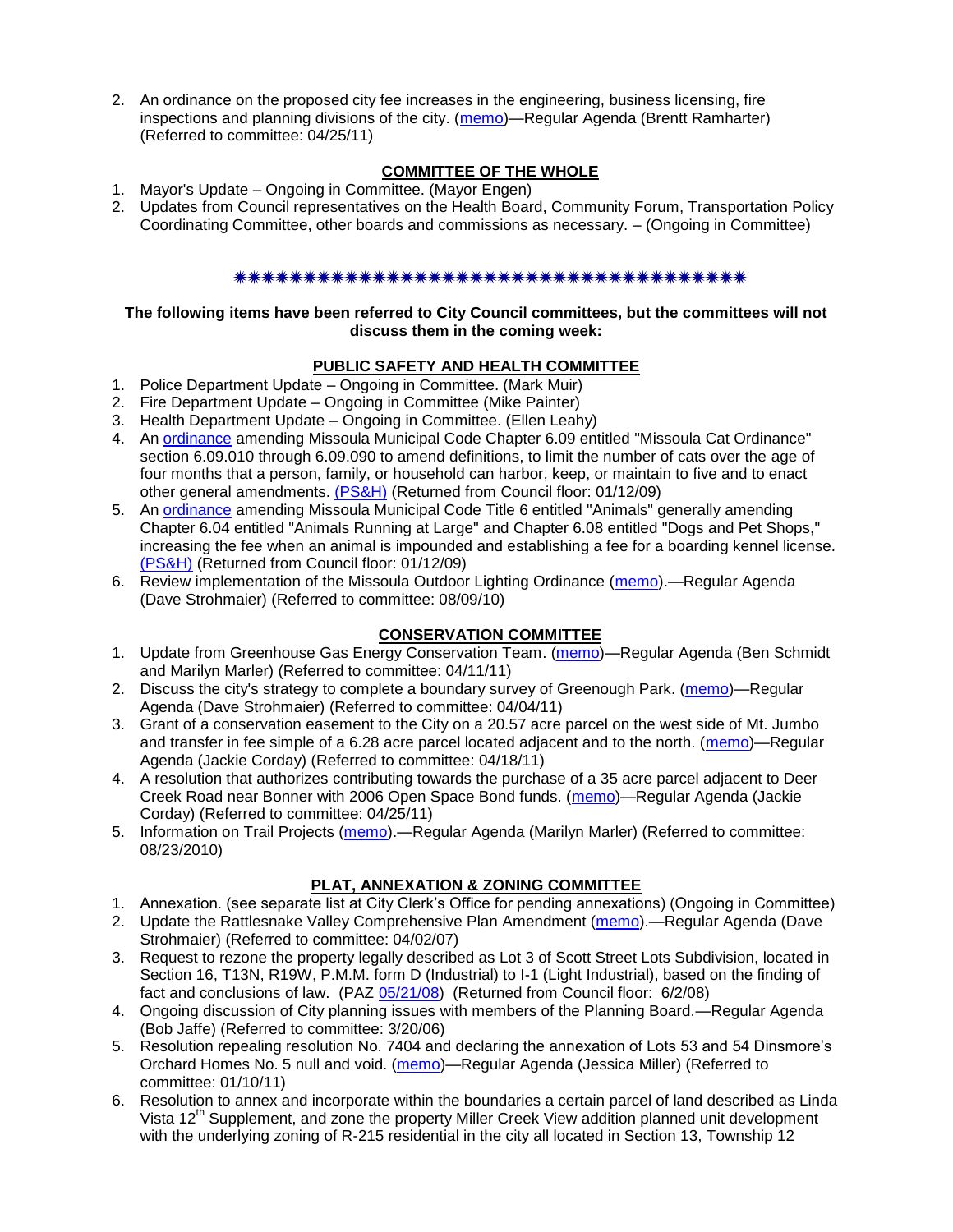North, Range 20 West, P.M.M. [\(memo\)](http://www.ci.missoula.mt.us/DocumentView.aspx?DID=5992)—Regular Agenda (Jessica Miller) (Referred to committee: 04/11/11)

7. Review Montana Supreme Court Decision in Heffernan vs. Missoula City Council (Sonata Park Subdivision). [\(memo\)](http://www.ci.missoula.mt.us/DocumentView.aspx?DID=6352)—Regular Agenda (Dave Strohmaier) (Referred to committee: 05/09/11)

# **ADMINISTRATION AND FINANCE COMMITTEE**

- 1. Approve claims. (Ongoing) (Consent Agenda)
- 2. Approve journal vouchers. (Ongoing) (Consent Agenda)
- 3. Approve budget transfers. (Ongoing) (Consent Agenda)
- 4. An ordinance amending the municipal code as it relates to bike licensing.  $(A\&F)$  (Returned from council floor: 12/15/08)
- 5. Implications of establishing maintenance districts. [\(memo\)](ftp://ftp.ci.missoula.mt.us/Packets/Council/2009/2009-05-11/Referrals/MaintenanceDistricts.pdf) Regular Agenda (Bob Jaffe) (Referred to committee: 05/11/09)
- 6. Clarify position of council member who also serves on the board of a non-profit agency that has dealings with the city. [\(memo\)](http://www.ci.missoula.mt.us/DocumentView.aspx?DID=1840) – Regular Agenda (Ed Childers) (Referred to committee: 07/20/2009)
- 7. Review the FY 2011-15 capital improvement projects (CIP). [\(memo\)](http://www.ci.missoula.mt.us/DocumentView.aspx?DID=3522) Regular Agenda (Brentt Ramharter) (Referred to committee: 04/19/2010)
- 8. Amend Council rules to change the Council's regular meeting schedule to two meetings per month [\(memo\)](http://www.ci.missoula.mt.us/DocumentView.aspx?DID=4027).—Regular Agenda (Marty Rehbein) (Referred to committee: 06/07/10)
- 9. Discuss the disposition of surplus city property. [\(memo\)](http://www.ci.missoula.mt.us/DocumentView.aspx?DID=4862)—Regular Agenda (John Newman) (Referred to committee: 10/25/10)
- 10. Amend the FY 2010 budget to appropriate expenditures that were not identified in the original budget. [\(memo\)](http://www.ci.missoula.mt.us/DocumentView.aspx?DID=4883)—Regular Agenda (Brentt Ramharter) (Referred to committee: 11/01/2010)
- 11. Discuss outstanding third-party contracts. [\(memo\)](http://www.ci.missoula.mt.us/DocumentView.aspx?DID=4956)—Regular Agenda (Lyn Hellegaard) (Referred to committee: 11/08/10)
- 12. Review the city's current policy for charging the public for various city-produced documents [\(memo\)](http://www.ci.missoula.mt.us/DocumentView.aspx?DID=5143) Regular Agenda (Dave Strohmaier) (Referred to committee: 12/06/10)
- 13. Confirm the reappointment of Mark Muir to the Impact Fee Advisory Committee completing a term commencing December 1, 2010 and ending November 30, 2014. (Returned from Council floor: 11/1/10)
- 14. Provide an opportunity for the public to comment on whether the Palace Apartment low-income housing rehabilitation project located at 149 W. Broadway meets a community housing need. [\(memo\)](http://www.ci.missoula.mt.us/DocumentView.aspx?DID=6257)—Regular Agenda (Marty Rehbein) (Referred to committee: 04/25/11)
- 15. Review Missoula's insurance experience, particularly work comp; propose improvements if warranted. [\(memo\)](http://www.ci.missoula.mt.us/DocumentView.aspx?DID=6381)—Regular Agenda (Ed Childers) (Referred to committee: 05/09/11)

## **PUBLIC WORKS COMMITTEE**

- 1. Consider the sizes of grease interceptors for the restaurant industry [\(memo\)](ftp://ftp.ci.missoula.mt.us/Packets/Council/2008/2008-04-21/Referrals/Industrial_waste_restaurants.pdf).—Regular Agenda (Stacy Rye and Bob Jaffe) (Referred to committee: 04/21/08)
- 2. Review infrastructure conditions at the locations of serious and fatal traffic accidents: 2007-2009 [\(memo\)](http://www.ci.missoula.mt.us/DocumentView.aspx?DID=3031).—Regular Agenda (Jason Wiener) (Referred to committee: 01/25/10)
- 3. T4 America partner support [\(memo\)](http://www.ci.missoula.mt.us/DocumentView.aspx?DID=4452) Regular Agenda (Stacy Rye) (Referred to committee: 08/16/10)
- 4. Presentation from Public Works staff regarding proposed process for finding contractors and awarding bids for reconstruction of Russell Street. [\(memo\)](http://www.ci.missoula.mt.us/DocumentView.aspx?DID=5042)—Regular Agenda (Bob Jaffe) (Referred to committee: 11/15/2010)
- 5. Resolution to change the speed limit on Reserve Street between Brooks and 39<sup>th</sup> Street. [\(memo\)](http://www.ci.missoula.mt.us/DocumentView.aspx?DID=5418) Regular Agenda (Wayne Gravatt) (Referred to committee: 01/24/11)
- 6. Confirm the reappointments of Carol Williams and Theresa Cox to the Missoula Parking Commission for a term commencing May 1, 2011 and ending April 30, 2015. [\(memo\)](http://www.ci.missoula.mt.us/DocumentView.aspx?DID=5727)—Regular Agenda (Mayor Engen) (Referred to committee: 03/14/11)
- 7. Consider an ordinance and emergency ordinance of the Missoula City Council amending Missoula Municipal Code Chapter 3.18 entitled Sewer Connection Expense Relief Loan Program. [\(memo\)](http://www.ci.missoula.mt.us/DocumentView.aspx?DID=6161)— Regular Agenda (Kevin Slovarp) (Referred to committee: 04/18/11)
- 8. Approve the installation of an indoor shooting range at 1010 North Avenue per MMC 9-62.040. [\(memo\)](http://www.ci.missoula.mt.us/DocumentView.aspx?DID=6173)—Regular Agenda (Doug Harby) (Referred to committee: 04/18/11)
- 9. Consider an ordinance revising provisions of Title 10 of Missoula Municipal Code related to parking. [\(memo\)](http://www.ci.missoula.mt.us/DocumentView.aspx?DID=6329) – Regular Agenda (Jason Wiener) (Referred to committee: 05/02/11)